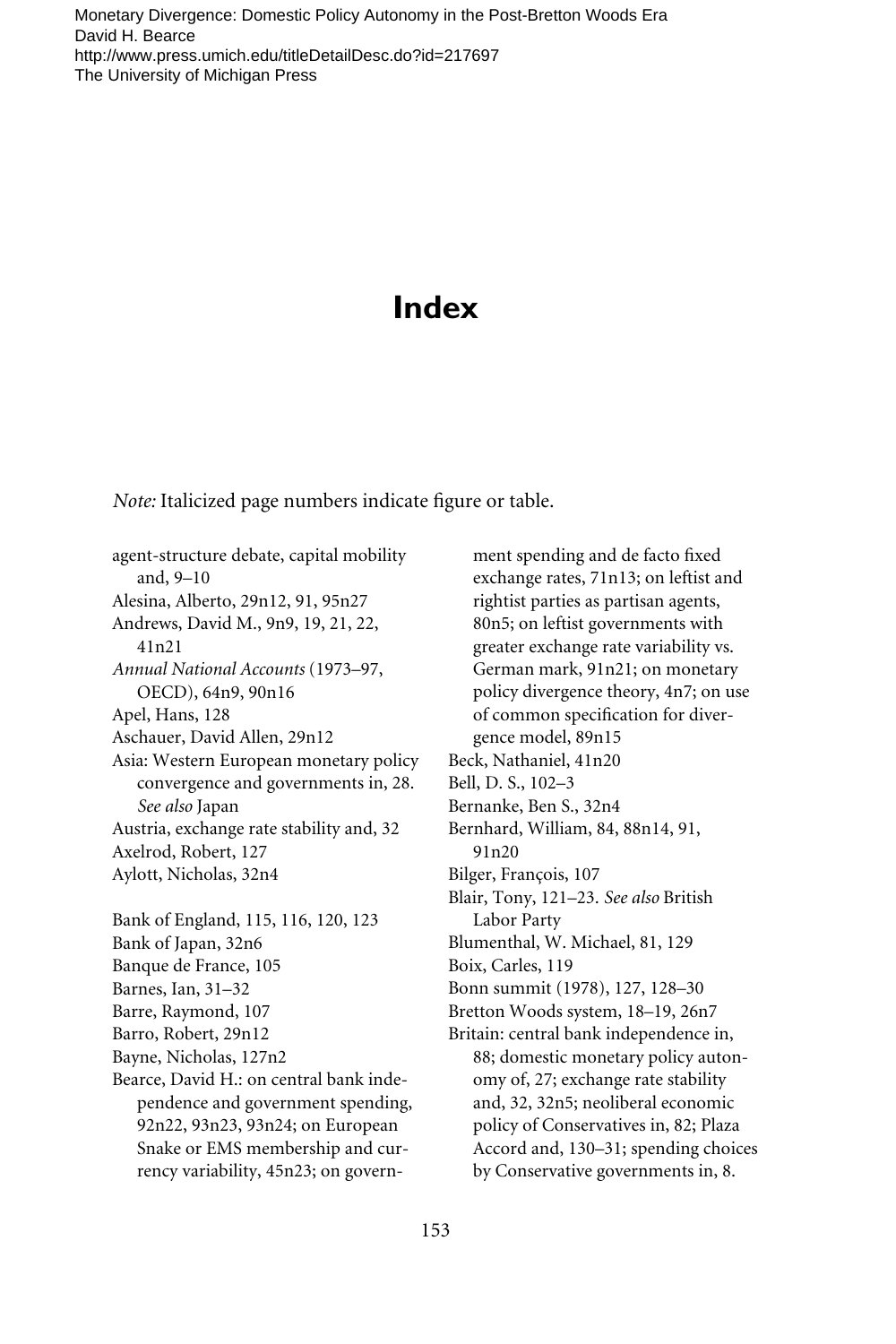#### 154 **Index**

Britain (*continued*)

*See also* British Conservatives; British Labor Party; British pound sterling British Conservatives: case study of, 1979–96, 112–23; on EMU membership, 122; exchange rate stability and, 116–21; as external policy conver-

gence example, 100; monetary counterbalancing by, 123; partisan policy mix divergence, macroeconomic convergence and, *101;* Thatcher's neoliberal policy mix and, 113–16, *115. See also* Major, John; Thatcher, Margaret

British Labor Party: domestic policy autonomy and, 113, 135; governance by, 121–23

- British pound sterling: fall in, and ERM membership, 117–18, 119; growth under Conservative government, 115; unofficial pegging of pound sterling to German mark, 118– 19
- Brooks, Clem, 79
- Brown, Gordon, 122
- Broz, J. Lawrence, 88n14, 137
- Bryant, Ralph, 1n2
- Budge, Ian, 90n19
- budget deficits: fiscal and monetary policy mix and, 59; lack of partisan differences with regard to, 97–98; Maastricht Agreement, Stability and Growth Pact and, 71–72; monetary policy counterbalancing and, 63; Stability and Growth Pact and, 134 Bundesbank (German), 111 Burgoon, Brian, 2n4

Callaghan, James, 116 Calvo, Guillermo, 25, 40n18 capital interests: pressures on political

parties and fiscal, monetary policy mix, 77–78. *See also* international exporters and investors capitalism, focus of literature on, 24 capital mobility hypothesis, 20

capital openness (KOPEN) measure, 41–42, *42, 43,* 93, 93n24

Cargill, Thomas F., 32n6, 82n10, 129

Carter administration (U.S.), 78, 81n8, 87n13, 128–30

Central and Eastern Europe, domestic monetary policy autonomy vs. exchange rate stability for, 136

- central banks: economic policy divergence and independence of, 75, 91-93, 92; fiscal and monetary policy mix and independence of, 87–88; fiscal and monetary policy mix preferences, 60n6; French, Socialist government and, 105; Italian, national interest rates and, 86, 86n12; measures of monetary divergence and, 92n22; strategy options for fiscal and monetary policy, 60–62, *61. See also* Bank of England; Banque de France; Bundesbank; European Central Bank
- CERES group (French Socialists), fiscal and monetary policy goals of, 105
- Cerny, Phil, 2n3, 22
- Chevenment, Jean-Pierre, 105
- Chirac, Jacques, 131, 133
- Clark, William Roberts: on central bank independence credibility, 88n14; on international capital mobility at end of Bretton-Woods system, 41, 95; on monetary policy convergence theory, 3, 8n8, 24; on partisan differences on national interest rates, 98; on partisan divergence in use of fiscal and monetary policy instruments, 96–97; on partisan economic differences, 10, 74; on power-sharing and monetary expansion, 85
- Clarke, Kenneth, 120
- Cobham, David, 119, 123
- Cohen, Benjamin J., 16, 16n2, 19, 73
- Cole, Alistair, 103
- Collins, Daniel, 114, 115
- commercial policies on imports/exports, fiscal and monetary policy mix and, 58n4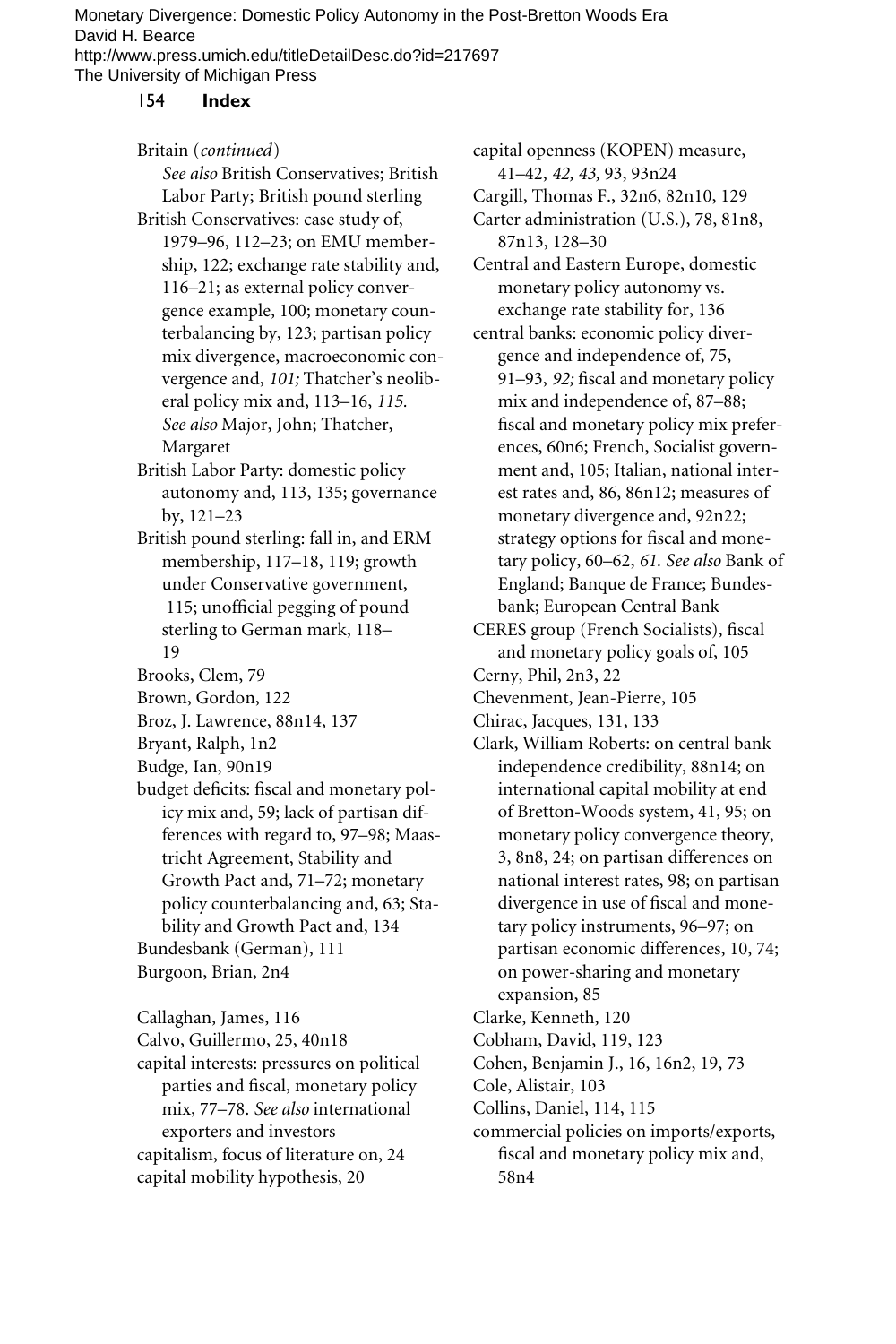# Index 155

comparative political economy (CPE) scholars, monetary policy convergence theory and, 8–9, 8n8 Cooper, Richard N., 127n2 cooperation, definition of, 127-28 *Cooperation under Anarchy* (Oye), 127 Criddle, Byron, 102–3 Cukierman, Alex, 91 currency benchmarks: uncovered interest parity condition and, 37, 37n14. *See also* external currency stability; national currency variability

- Cusack, Thomas R., 2n4, 29
- "Database of Political Institutions" (World Bank), 91n20
- De Gregorio, Jose, 29n13
- Delors, Jacques, 105, 106
- democratizing governments, systematic monetary convergence theory and, 136–37
- Denmark, domestic monetary policy autonomy of, 27
- Denver, David, 121
- discord: cooperation vs., 127; macroeconomic policy coordination and, 128
- domestic interest rates: post–Bretton Woods world interest rates vs., 50–51; in uncovered interest parity, 34. *See also* interest rate decisions; interest rate differentials; interest rates, nominal; world interest rate
- domestic monetary policy: exchange rate stability vs., 4; focus of literature on differences in vs. choices for, 24
- domestic monetary policy autonomy: under British Labor Party, 123; definition of, 34n8; exchange rate regimes and, 6–7, 31–32; factors in national government choices for, 4–5, 20; under French Socialists, 105–6, *106;* hypothesized relationship to domestic politics and, 89–93, *89;* interest parity condition for measurement of, 5; lack of definition for, 33;

MONAUT, as measure of, 40–41, *42,* 90; Mundell-Fleming framework on, 14–15; of OECD countries at end of Bretton Woods era, 48; trade-off between exchange rate variability and, 55, 136; validating operational measures of, 40–46. *See also* national currency variability

- domestic policy autonomy: democratizing governments and, 137–38; economic climate in the new century and, 133–34; in Europe, EMU future and, 131–36; French Socialists, British Conservatives and, 100; French Socialists and, 103; internal policy choices and, 68–69, *69;* Italy's realignments within EMS exchange rate mechanism and, 86; nondemocratic governments and, 137; shift from domestic monetary policy autonomy to, 69–70
- Downsian theories of partisan convergence toward median voter, 95–96 Drezner, Daniel W., 24, 126n1

Eckstein, Harry, 8

- Eckstein, Otto, 59n5
- Economic and Monetary Union (EMU): Blair's enthusiasm for, 121–22; British Labor Party and opt-out from, 122; as de facto fixed rate exchange regime, 25, 26, 26n7; French Socialists and, 111–12; inflation control and fixed exchange rates as goals for, 20; membership decisions in 1997, *133;* membership requirements, 131–32; Mitterrand's support for, 101–2, 111; uncertain future of, 131–36
- Eichengreen, Barry, 32n3
- electoral systems: measures of monetary divergence and, 90–91; national exchange rates and, 84–87. *See also* government partisanship
- Elgie, Robert, 111
- employment, economic growth and, 57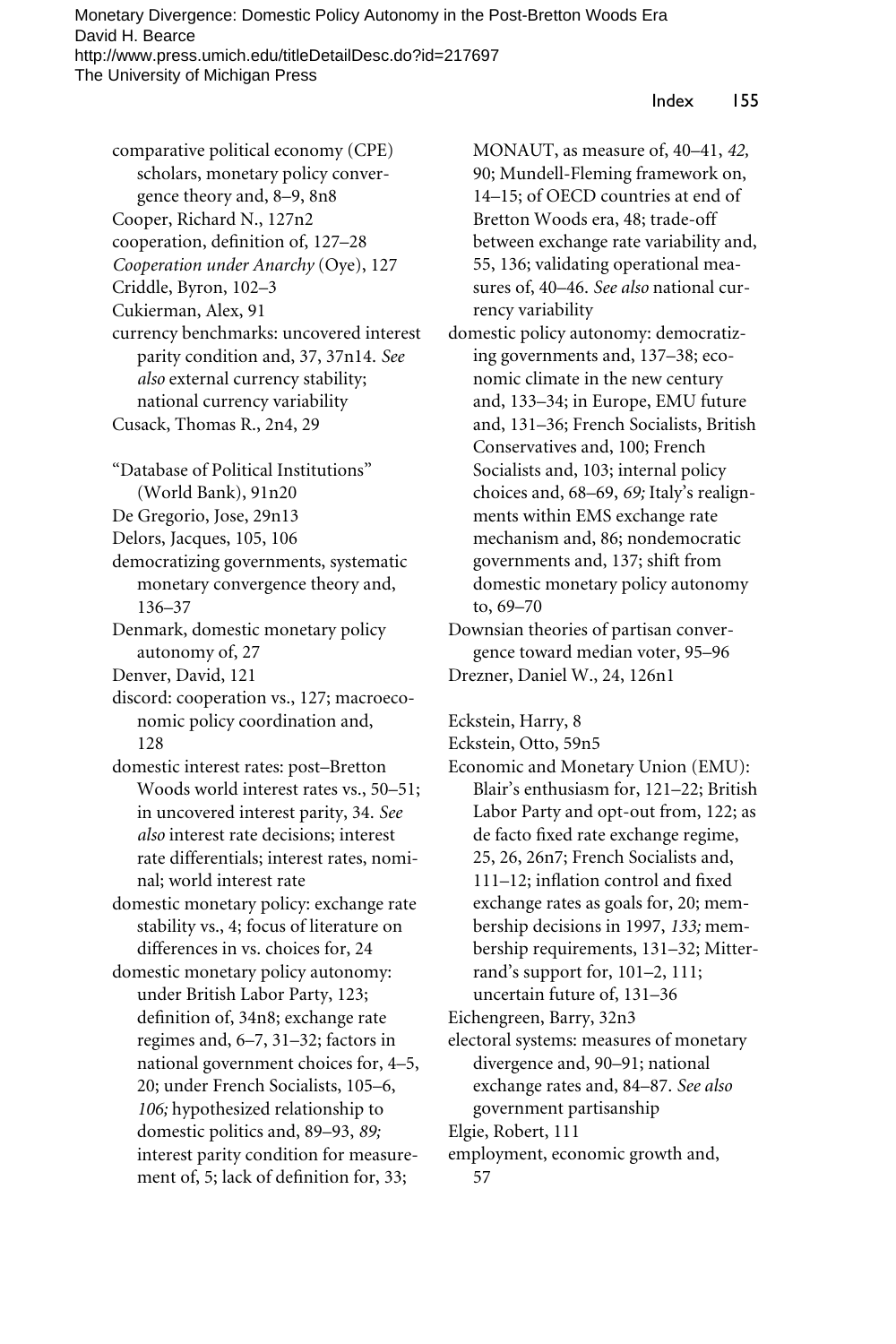# 156 **Index**

endogenous growth theory: leftist governments or parties and, 83; on state interventions in national economy, 29, 29n12

- Esping-Anderson, Gosta, 78
- Europe: economic diversity in, 134. *See*  $also specific institutions or countries$ European Central Bank, 26, 27, 135 European Currency Unit (ecu), 119
- European Monetary System (EMS): Britain and, 119; as de facto fixed rate exchange regime, 25; domestic monetary policy autonomy and, 6–7, 131; effects on national interest rates and interest rate differentials, 66n11; estimates of government spending on the policy interest rate and, 65, 66; flexibility of, 131, 131n4; French franc realignments within, 107–8; French Socialists, British Conservatives and, 100; inflation control and fixed exchange rates as goals for, 20; Mitterrand and French membership in, 101; national currency variability and, 45. *See also* exchange rate mechanism
- European Snake: as de facto fixed rate exchange regime, 25–26; domestic monetary policy autonomy and, 6–7, 131; estimates of government spending on the policy interest rate and, *65,* 66; inflation control and fixed exchange rates as goals for, 20; national currency variability and, *42,* 44–45
- European Union (EU): constitution ratification failure in 1995, 135-36; economic convergence criteria for, 68. *See also* Stability and Growth Pact; specific institutions
- Evans, Geoffrey, 76
- exchange rate crisis in Western Europe, 39
- exchange rate instability: under French Socialists, 106; labor pressure on fiscal and monetary policy mix and, 77. *See*

*also* exchange rate stability; exchange rate variability

exchange rate mechanism (ERM, of EMS): British Conservatives and, 116; British debate on, 117–18; British exit from, 120; early opposition of French Socialists to, 104; French Socialists' commitment to, 100, 110. *See also* exchange rate regimes

- exchange rate movements: in uncovered interest parity, 34, 36. *See also* exchange rate variability
- exchange rate regimes: de jure and de facto, differences between, 15; de jure and de facto, observed gap between, 10–11; fiscal and monetary policy mix and, 11; as fiscal policy constraints after 1992, 71–72; monetary policy convergence, systematic, 31–32; monetary policy convergence and, 2. *See also* Economic and Monetary Union; European Monetary System; European Snake; exchange rate mechanism exchange rate stability: Bonn summit
	- and, 128–30; under British Conservatives, 116–21; costs of neoliberal policy mix and, 68–69, *69;* degree of commitment to peg national currency to, 32, 44–45; democratizing governments and, 137–38; domestic monetary policy autonomy vs., 4; factors in national government choices for, 4–5, 19–20; fiscal and monetary policy mix and, 67–72, *70,* 123; as goal for British Conservatives, 113; gold standard and, 17; high-opposition proportional representation and, 84–86; national interest rates and, 47; new growth theory and, 83; nondemocratic governments and, 137; research on, 54. *See also* exchange rate instability; exchange rate variability; national currency variability
- exchange rate variability: under British Conservatives, 117–18, *118;* domestic monetary policy autonomy and, *44;*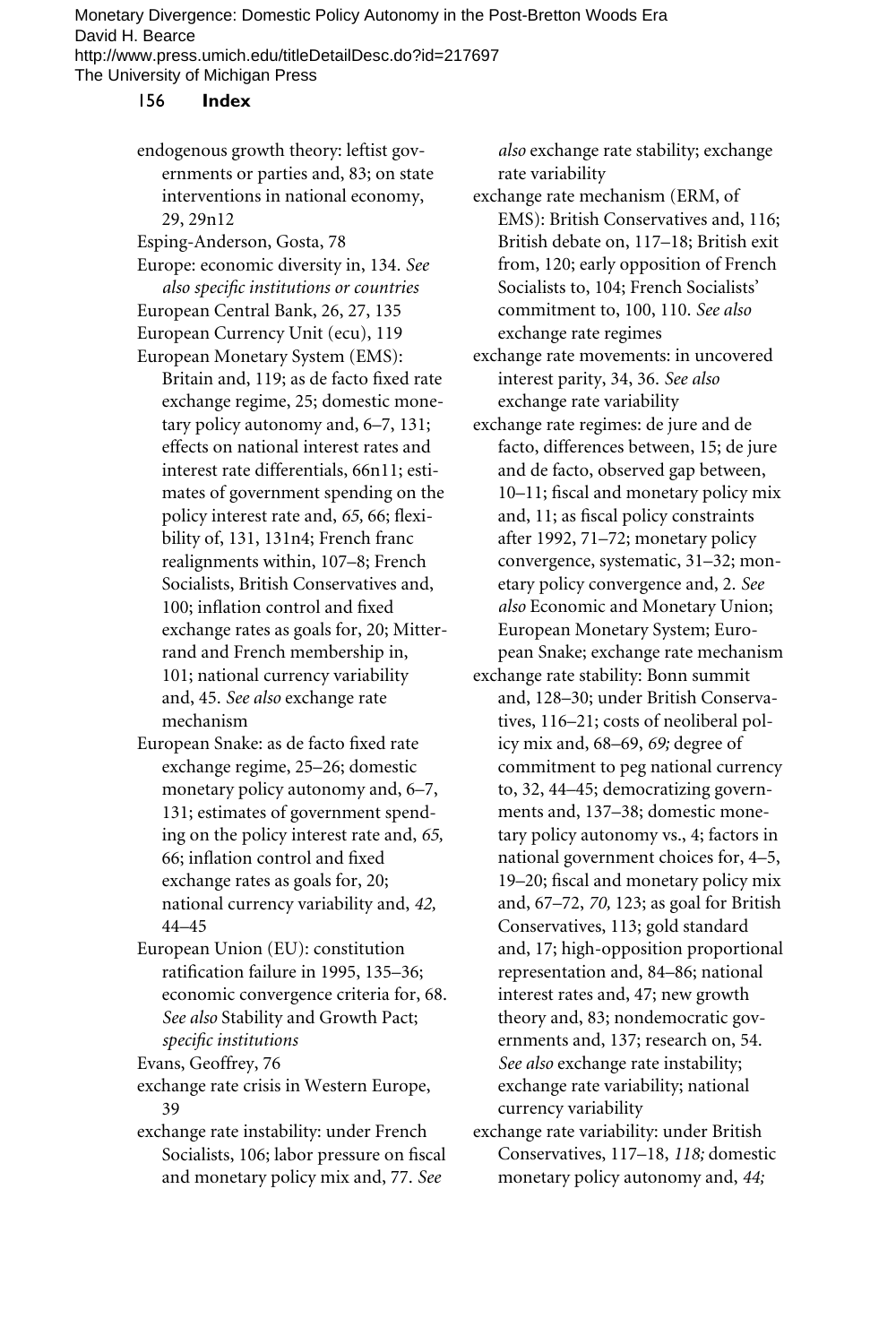Index 157

French Socialists and, 109–11; hypothesized relationship to domestic politics and, 89–93, *89, 92;* measures in uncovered interest parity condition, 38–39, *39;* power-sharing and, 85–86; trade-off between domestic monetary policy autonomy and, *42,* 55, 136; validating operational measures of, 40–46. *See also* exchange rate instability; exchange rate stability; national currency variability

export/import policies: fiscal and monetary policy mix and, 58n4. *See also* international exporters and investors external currency stability: Mundell-

Fleming framework on, 14, 15. *See also* UNIPEG

external interest rate: in uncovered interest parity, 34. *See also* world interest rate

external monetary policy convergence: definition of, 34. See also monetary policy convergence

external policy convergence: British Conservatives and, 112–13, 120–21; external monetary policy convergence vs., 69–70; French Socialists, British Conservatives and, 100; government spending, international capital mobility and, 93, 93n24; government spending choices and, 67–68, *68;* joining exchange rate regimes and, 6; Mitterrand's austerity programs as, 108–9. *See also* monetary policy convergence

Fama, E. F., 36n12

Favero, Carlo, 62

"fear of floating" phenomenon, de facto fixed exchange rates and, 25, 120

Fielding, Steven, 121

financial market integration: similarity to monetary integration, 13. *See also* monetary policy convergence

financial openness after Bretton Woods era: testing hypothesis about policy

divergence and, 90, *92. See also* capital openness measure

fiscal and monetary policy mix: central bank independence and, 87–88; continuum in post–Bretton Wood era, 54–55; EMU and, 131; exchange rate regimes and, 73–75; exchange rate stability and, 11, 67–72, *70;* four possibilities for, 59–60, *60;* French Socialists' austerity programs and, 107–9, 107n2; government partisanship and, 75–76; government spending choices and, 5–6, 30; government spending choices relative to GDP, 58; interest group pressures on political parties and, 76–80; monetary counterbalancing and, 96, 96n29; partisan economic policy-making and, 95n28; policy ideas of political parties and, 80–83; power-sharing and, 84–87; strategic game illustrating, 60–62, *61;* testing framework for, 62–67; Thatcher government's experimentation with, 113–14; theoretical work on, 53–54 Fordham, Benjamin O., 78

France: central bank independence in, 88; effects on Europe with EMU exit by, 136; fiscal limits of Stability and Growth Pact and, 134n9; leftist governments of and EMU membership by, 132–33; neoliberal economic policy and, 82; Plaza Accord and, 130–31. *See also* French franc; French Socialists

- Frankel, Jeffrey A., 25, 36n12
- Fratianni, Michele, 32n3

Freeman, John R., 84

French franc: EMS's exchange rate mechanism and, 45; French Socialists on EMS membership and, 104; realignments within EMS from 1981–92, 102, 102n1, 109, 109n3. *See also* France

French Socialists: case study of, 1981–85, 101–12; EMU and, 111–12; exchange rate variability and, 109–11; as exter-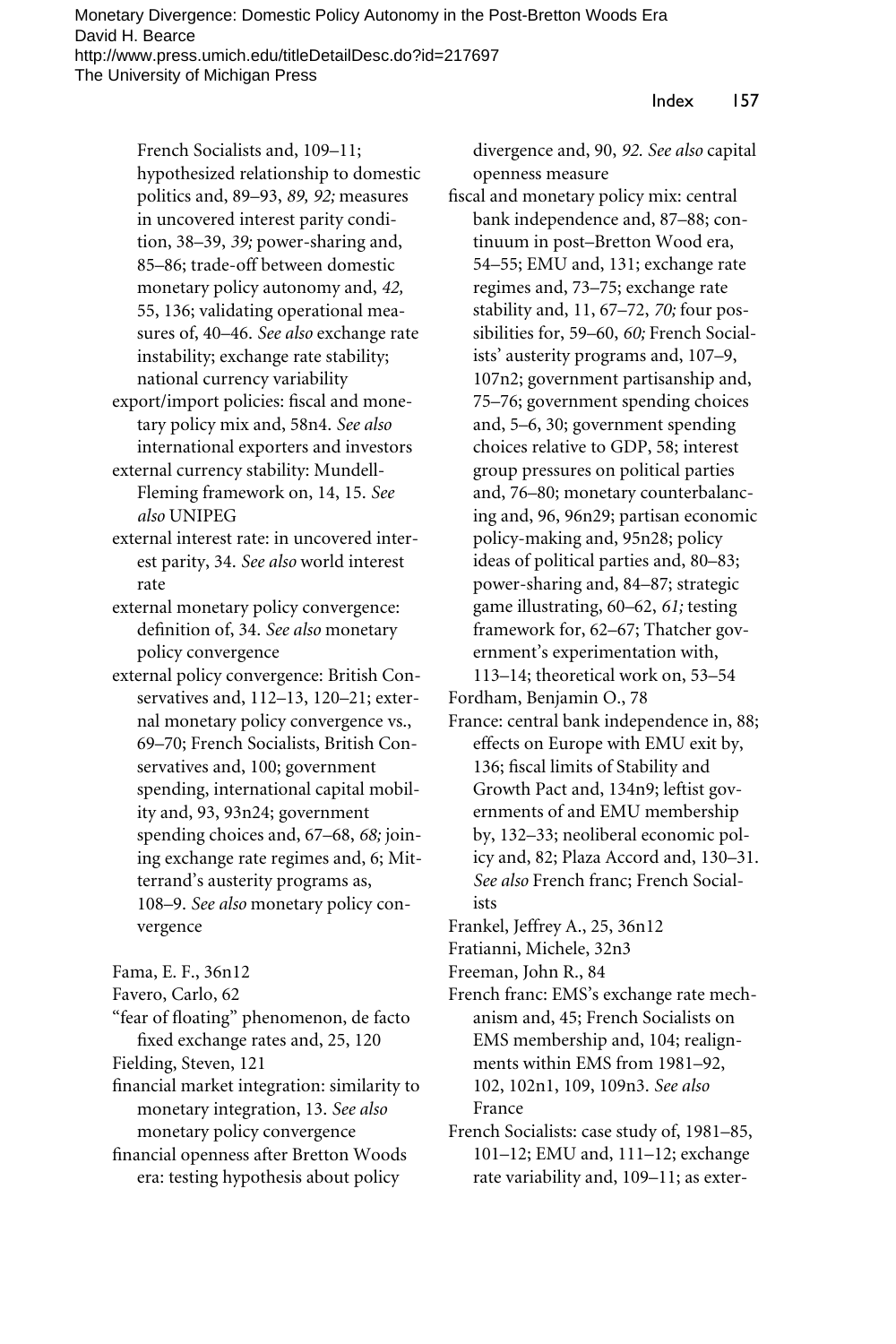# 158 **Index**

- French Socialists (*continued*) nal policy convergence example, 100; government spending relative to GDP, 1981–95, *108;* monetary counterbalancing by, 123; partisan policy mix divergence, macroeconomic convergence and, *101;* societal base, 102–5; spending choices by, 7, 31, 31n1; U-turn or New Left turn for, 105–9, *110. See also* France; Mitterrand, François
- Frieden, Jeffry A.: currency benchmarks in national currency variability measures by, 37; on domestic policy autonomy preferences of domestic sectors, 79; on domestic policy autonomy preferences of exporters and internationally-oriented sectors, 80; on European Snake or EMS membership and currency variability, 45n23; on international exporters and investors, 29; on monetary policy convergence theory, 3; on political pressure by international exporters and investors for exchange rate stability, 28, 28n11
- Friedman, Milton, 81n9
- Friedman, Thomas L., 2n3
- Froot, Kenneth A., 32n3, 36n12, 50n27, 71n13, 131n4
- Fukuda, Takeo, 129
- Funabashi, Yoichi, 130

Gamble, Andrew, 112–13, 120

Garrett, Geoffrey, 2n3, 2n4; on expansion of government spending relative to GDP in OECD countries, 23n5; on fiscal and monetary policy mix, 96, 96n29; on internalization and national interest rates, 24n6; on loose fiscal policies and tight monetary polices, 79; on monetary policy convergence, 23, 126n1; on monetary policy divergence with greater openness, 74; on partisan economic differences, 10; on partisan economic goals

and instruments, 94n25; on real interest rates and real growth in money supply, 35n10

- German mark, 37n14, 45, 118–19, 120
- Germany: effects on Europe with EMU exit by, 136; fiscal limits of Stability and Growth Pact and, 134n9; leftist governments of and EMU membership by, 132–33. *See also* West Germany
- Gilpin, Robert, 29n12, 127n2, 138
- Giovanni, Alberto, 29n13

Giscard d'Estaing, Valéry, 104

- globalization, economic: fiscal policy convergence in post–Bretton Woods era and, 29–30; literature on policy constraints imposed by, 22–23. *See also* international capital mobility; international exporters and investors
- gold standard: classic, 17; new, 17–18
- Goodman, John B.: on fiscal and monetary policies of French Socialists, 104–5, 106; on Italian Communists' support for government's restrictive monetarism, 81n7; on Italy's response to IMF's requirements for balance-ofpayment financing, 86n12; on Mitterrand's austerity programs, 108; on monetary policy convergence theory, 20
- government consumption: of French Socialists relative to GDP during austerity periods, 107, *108;* spending on, 64. See also fiscal and monetary policy mix; government spending choices
- government partisanship: capitalist global economy and, 9; fiscal and monetary policy mix and, 74, 75–76; framework for understanding international capital mobility and, 10; government spending choices and, 7; hypothesized relationship to exchange rate variability, policy instruments and, 89–93, *92;* interest group pressures and, 76–80; measures of mone-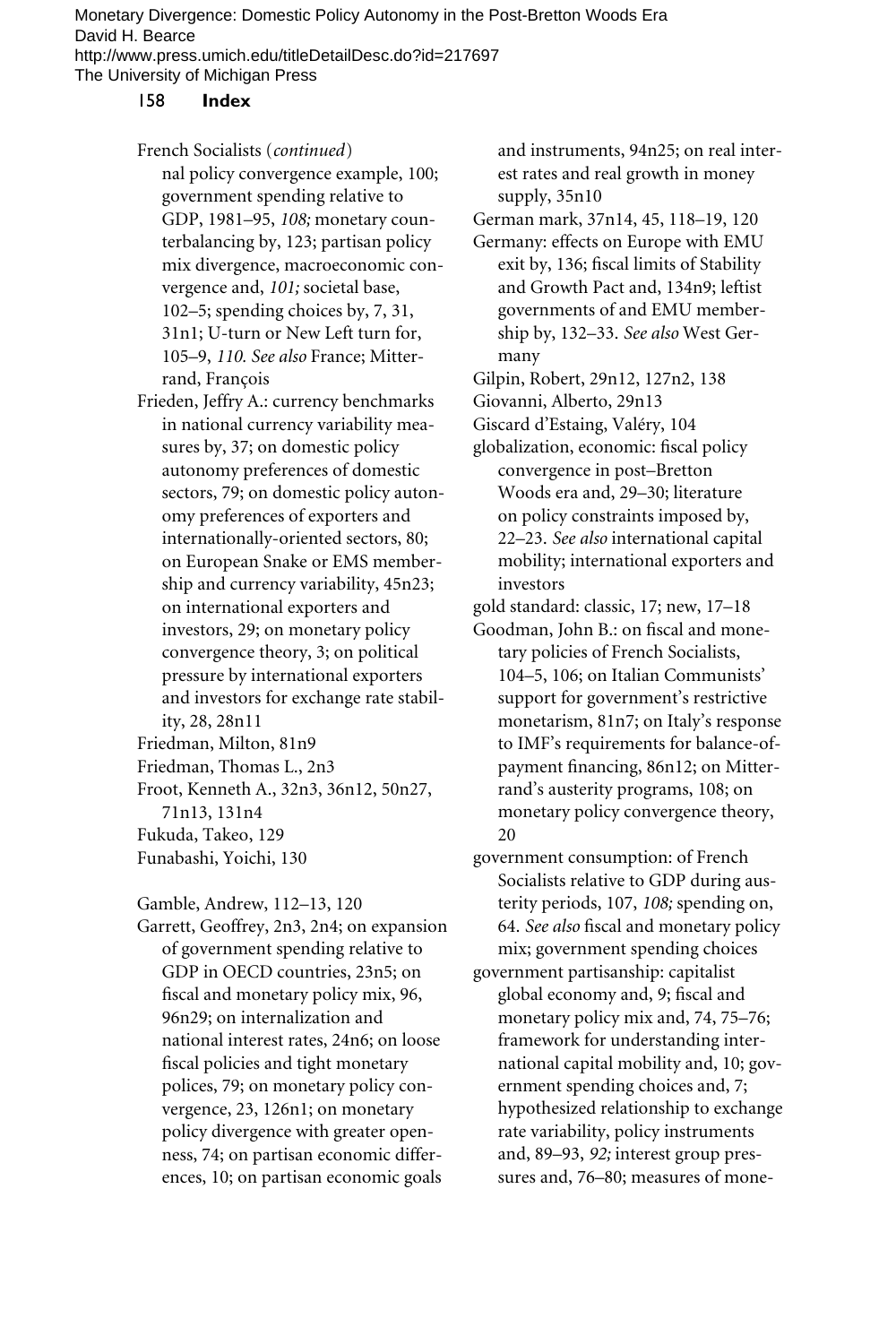tary divergence and, 90; monetary policy convergence and, 23; policy ideas and, 80–83; policy outcomes, policy instruments and, 126–27; power-sharing and, 84–87; theories of economic policy goals and instruments, 93–94, *94. See also* British Conservatives; French Socialists; specific parties or government adminis*trations*

- government spending choices: estimates of, 64–67, *65;* external policy convergence and, 67-68, 68; fiscal and monetary policy mix and, 5-7, 75; fiscal and monetary policy mix preferences, 60n6; hypothesized relationship to domestic politics and, 89–93, *89, 92;* labor pressure on fiscal and monetary policy mix and, 77; Maastricht Agreement, Stability and Growth Pact and, 71–72; monetary policy counterbalancing and, 63–64; partisan policy mix divergence and, 96–97, *97;* political science literature on, 2; sources for, 90n16; strategy options for fiscal and monetary policy and, 60–62, *61.* See also fiscal and monetary policy mix
- Great Britain. *See* Britain
- Greece: EMU membership and, 132, 132n7; fiscal limits of Stability and Growth Pact and, 134n9
- Greider, William, 2n3
- Grilli, Vittorio, 32n3, 91
- Gros, Daniel, 31–32n2, 45n22
- gross domestic product (GDP): British Conservatives' spending relative to, 114–15; French Socialist spending relative to, 107; government spending choices relative to, 58, 67
- Group of Five (G-5): average weighted interest rate for, 51; interest rate differentials for, 40n19; Plaza Accord and, 130–31; Special Drawing Right of reserve currency of, 38

Group of Three (G-3), Bonn summit and

fiscal policy coordination among, 128–30

growth, economic, 90n16; as economic policy objective of OECD governments, 54; effects on interest rates and policy decisions, 90; estimates of government spending on the policy interest rate and, 65, 66; inflation control with international capital mobility and, 56–59; policy instruments for achievement of, 57; power-sharing and, 85. *See also* endogenous growth theory; fiscal and monetary policy mix; new growth theory

Hall, Peter A., 114, 115 Hallerberg, Mark, 8n8, 24, 85 harmony, cooperation vs., 127 Hayes, Jude C., 84 Hayward, Jack, 103 Healy, Conor, 71n13 Heckscher-Ohlin model, 76–78 Helleiner, Eric, 1n2 Henning, C. Randall, 32n6, 127n2, 129, 131 Himmelstein, Jerome L., 79 Hout, Michael, 79 Howarth, David J., 110, 111–12

- Howe, Geoffrey, 113, 114
- Hutchison, Michael M., 32n6, 82n10, 129

Iida, Keisuke, 128

import/export policies: fiscal and monetary policy mix and, 58n4. *See also* international exporters and investors

- impossible trinity. *See* Mundell-Fleming framework
- Inclan, Carla, 1n1, 35n11, 41, 48, 90
- income inequalities, fiscal contraction and, 68–69
- inflation: central bank independence and, 87; estimates of government spending on the policy interest rate and, *65,* 66; expectations vs. actual rates for, 35, 52; sectoral concerns about, 79. *See also* stagflation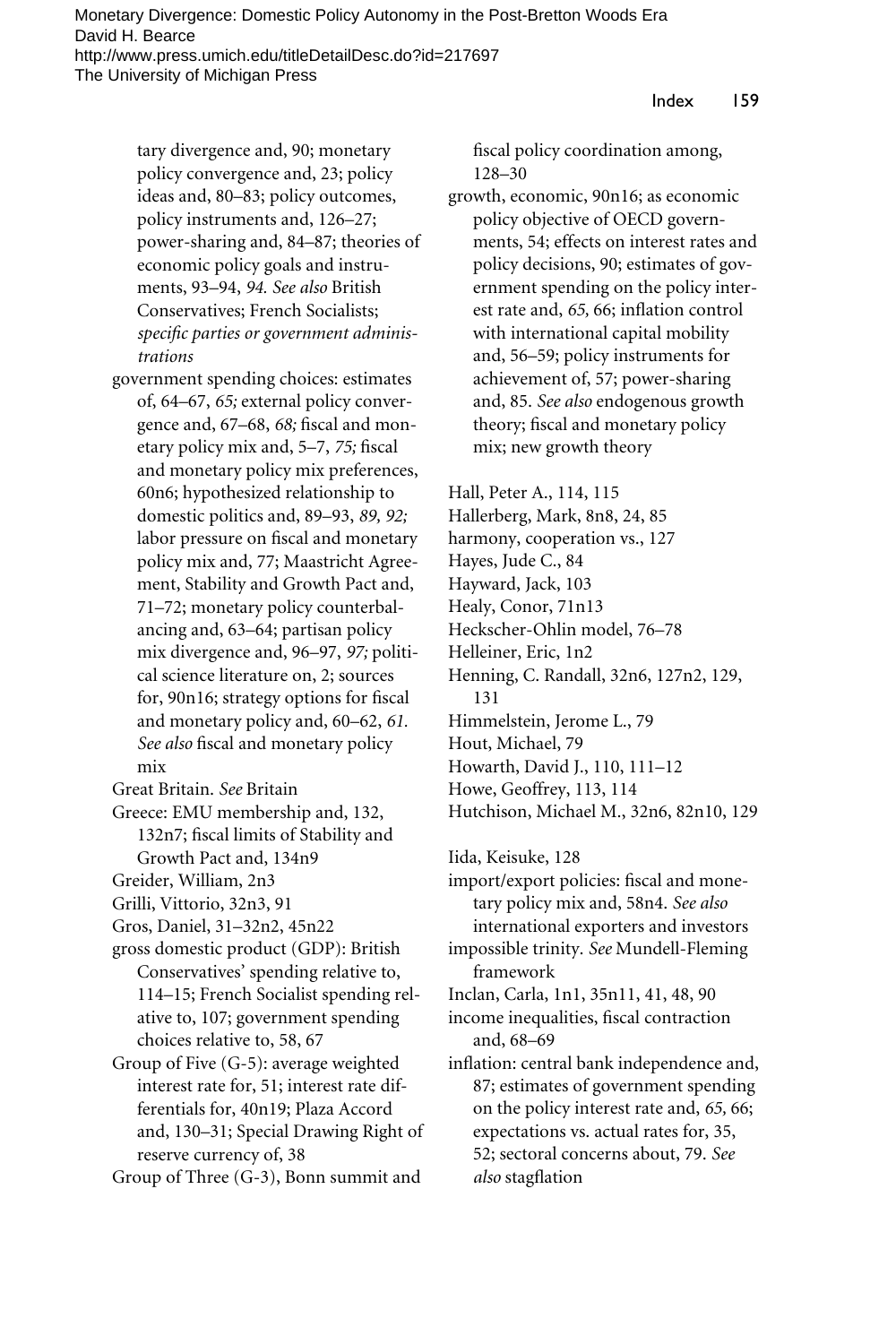#### 160 **Index**

- inflation control: economic growth with international capital mobility and, 56–59; as economic policy objective of OECD governments, 20, 54; fiscal policy manipulation of, 59n5; under French Socialists, 106; leftists and rightists on importance of, 95; as pragmatic Keynesianism, 81n6; testing hypothesis about policy divergence and, 90, 92. See also fiscal and monetary policy mix
- interest groups: pressures on political parties by, 76–80. *See also* capital interests; international exporters and investors; labor interests; sectoral-partisan affiliations
- interest parity condition: domestic monetary autonomy measures using, 5; external monetary convergence and domestic monetary autonomy measures using, 33–39

interest payments, government spending on, 64, 97

- interest rate decisions: estimates of, 64–67, 65; fiscal and monetary policy mix and, 58; under French Socialists, 105–6, *106*; inflationary expectations and, 47; monetary policy convergence and, 30; monetary policy counterbalancing and, 63–64; power-sharing and, 85–86; Thatcher's preferences in, 116. *See also* domestic interest rates; interest rate differentials; world interest rate
- interest rate differentials: Bretton Woods system and, 49–50; under British Conservatives, 117–18; central banks and, 87-88; fiscal and monetary policy mix and, 55; measures of international capital mobility using, 35, 45–46; monetary policy convergence and, 46–47, *47;* nominal vs. real, 34–35; positive, in uncovered interest parity, 34; weak EMS effects on national interest rates and, 66n11. *See also* domestic interest rates; interest

rates, nominal; world interest rate interest rates, nominal: hypothesized relationship to domestic politics and, 89–93, *89;* partisan policy mix divergence and, 96–97, *97*

- international capital mobility: agentstructure debate and, 9–10; domestic monetary policy autonomy and, 1, 18–19, 43–44, *44;* at end of Bretton Woods era, 48; factors in national government choices for, 4–5; historical roots of, 16–18; inflation control with economic growth and, 56–59; Mundell-Fleming framework on, 14, 15–16; partisan economic policymaking with, 93–98; as structural feature of international monetary system, 19; as synonym for monetary policy convergence, 13; systematic monetary divergence and, 51; uncovered interest parity condition and, 35-36. See also fiscal and monetary policy mix
- international cooperation theory, macroeconomic policy coordination and, 127–31
- international exporters and investors: domestic policy autonomy preferences of, 79–80; growing political power of, 28–29; political pressure on monetary integration by, 3, 28. *See also* capital interests; globalization, economic
- *International Financial Statistics* (IMF), 38, 38n15, 40n19

International Monetary Fund (IMF), Special Drawing Right of reserve currency of, 38

- international monetary policy orientations: examples, *18;* Mundell-Fleming framework on, 16, *17;* predicted by systematic monetary policy convergence hypothesis, *21. See also* national monetary policy
- international political economy (IPE) scholars, systematic monetary conver-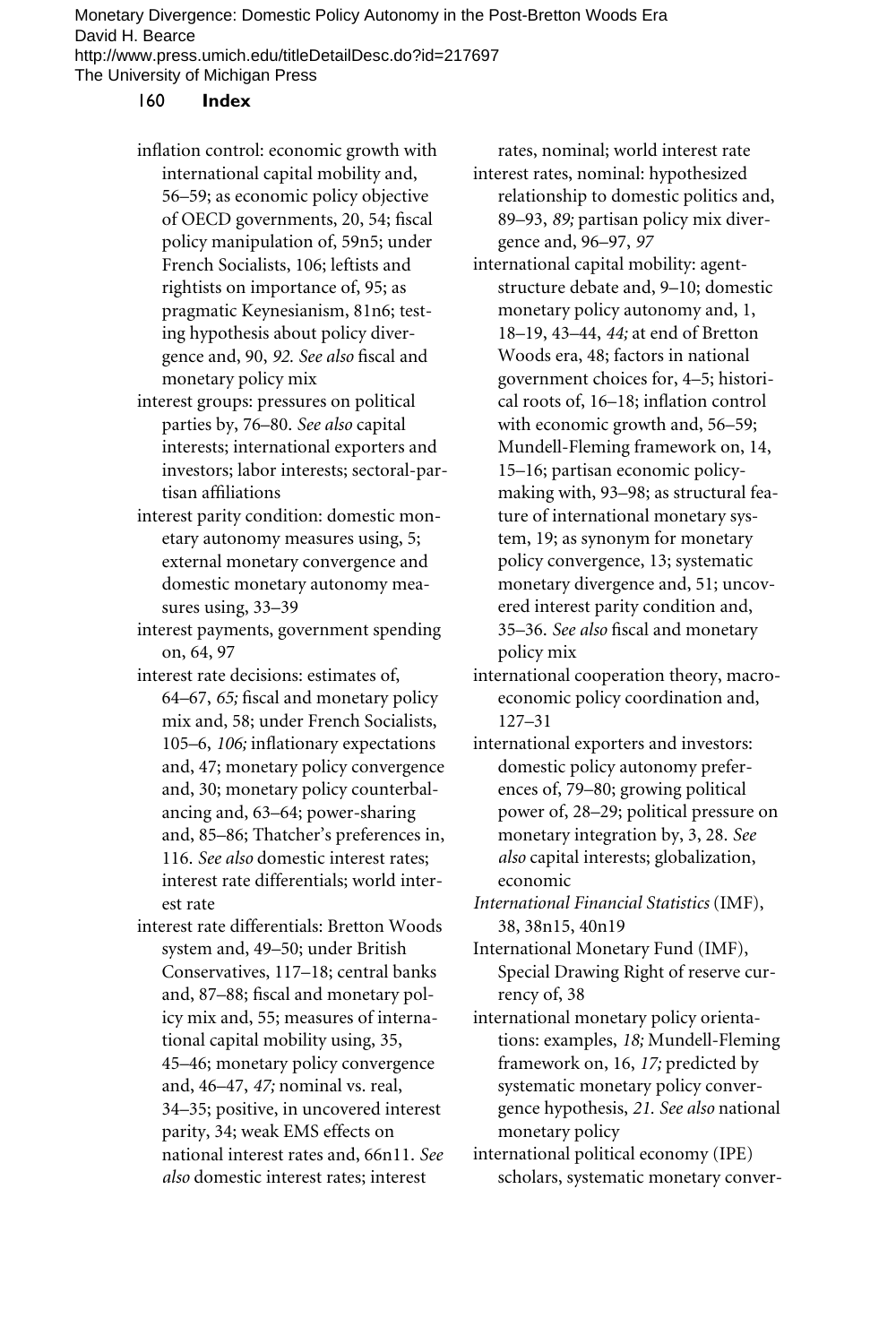Index 161

gence theory and, 8–9, 8n8, 22–23n4, 22n3

Ireland, fiscal limits of Stability and Growth Pact and, 134n9

Italy: central bank independence in, 88; Communists on higher interest rates in 1970s, 81n7; European monetary institutions and, 86; fiscal limits of Stability and Growth Pact and, 134n9; French Socialists' support for EMU and, 111 Ito, Takatoshi, 32n6, 82n10, 129

Iversen, Torben, 2n4, 29

Jankowski, Richard, 59n5

Japan: Bonn summit and, 128–30; exchange rate stability and, 32; neoliberal economic policy of Liberal Democrat Party in, 82, 82n10; as neoliberal political economy, 28, 28n10; Plaza Accord and, 130–31 Johnson, Peter A., 63n8 Jospin, Lionel, 133

Karier, Thomas, 81n8 Katz, Jonathan N., 41n20 Keele, Luke, 41n20 Kelly, Nathan J., 41n20, 120 Keman, Hans, 90n19 Kemp-Roth bill, Reagan's electoral mandate and, 63n8 Keohane, Robert O., 21–22, 127 Kettl, Donald F., 81 Keynes, John Maynard, 19 Keynesian policy ideas: redistributive, Mitterrand's use of, 104–5; shift of leftist parties from, 80–81; stagflation of 1970s and, 81–82 Kohl, Helmut, 130 KOPEN. *See* capital openness measure Krugman, Paul, 16

- Kurzer, Paulette, 2n3, 23
- labor interests: classifications of, 78n4; on labor mobility, and pressures on political parties by, 76n1; pressures on political parties and fiscal, monetary

policy mix, 76–77; Republican Party in U.S. and, 79 Lamont, Norman, 119–20 Lane, Jan-Erik, 90n19 Lange, Peter, 2n3, 23, 35n10, 79 Lawson, Nigel, 114, 116, 118–19 Leblang, David, 84, 91n20 Leertouwer, Erik, 59 leftist governments or parties: capital controls and, 77n3; central bank independence and, 88; domestic policy autonomy and, 79; EMU membership and, 132–33, 132n6; EMU membership in 1997 and, *133;* in Europe, criticism of EMU by, 135; focus of fiscal and monetary policy mix for, 75–76, 96; government spending choices by, 7; greater exchange rate variability vs. German mark and, 91n21; interest group pressures on domestic policy autonomy and, 80, 80n5; Keynesian policy ideas and, 80–83; literature on policy constraints for, 23; sectoralpartisan affiliations and, 78–79; traditional partisan-ideological thesis on policy goals and instruments used by, 94–95. See also specific administrations *or parties* Levine, Ross, 58

- Levy-Yeyati, Eduardo, 15n1
- Liberal Democrat Party (Japan), 82, 82n10, 128, 129
- Lloyd's Bank, 117–18
- Loriaux, Michael, 106–7
- Louvre Accord (1987), 39, 111, 131

Maastricht Agreement (1992), 26, 68, 132. *See also* Economic and Monetary Union; Stability and Growth Pact macroeconomic policy convergence: French Socialists, British Conservatives and, *101;* hypothesis for, 2, *94;* monetary convergence hypothesis and, 125–26; partisan character of, 95–96. *See also* monetary policy convergence, systematic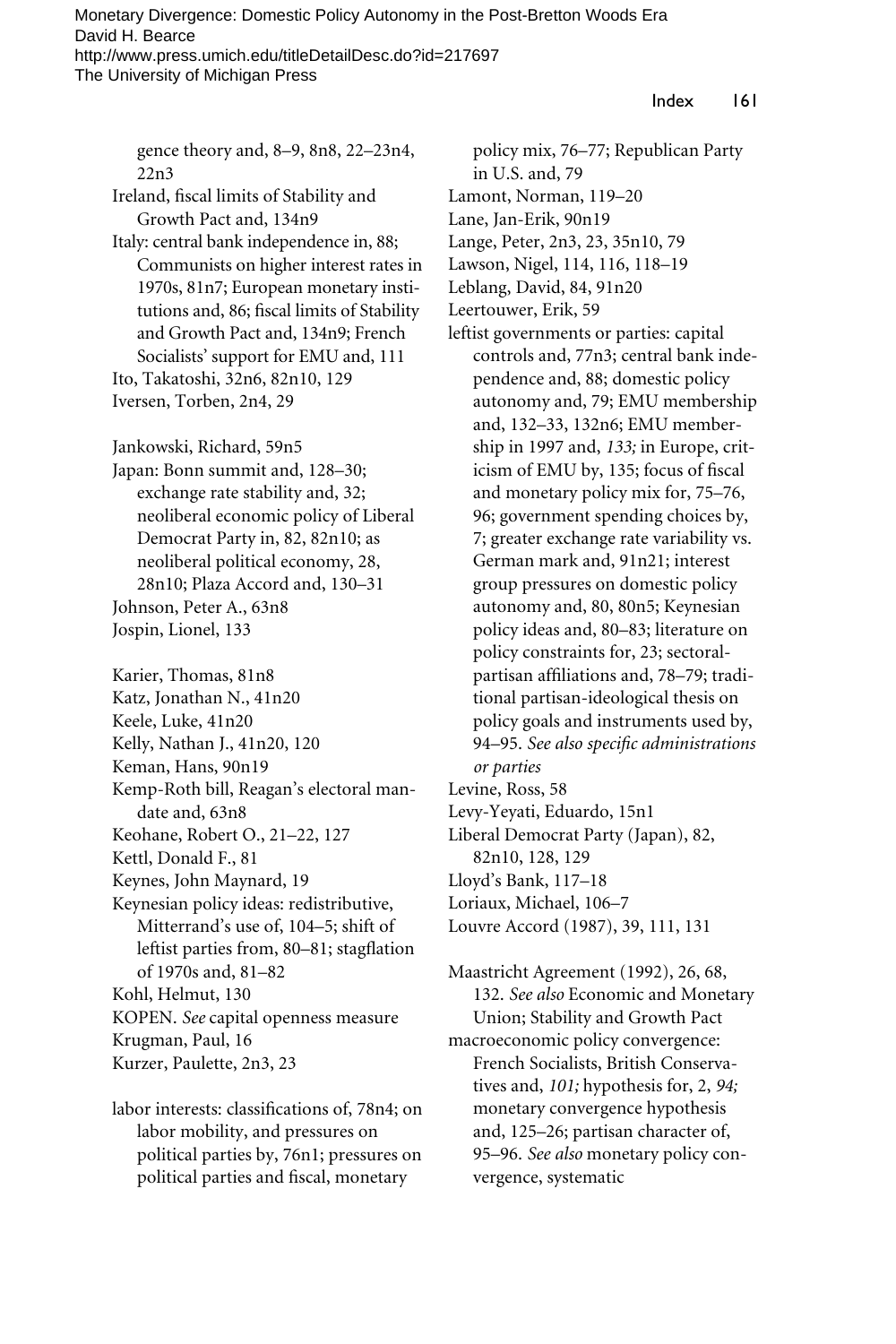# 162 **Index**

Maier, Philipp, 59 Major, John, 119–20, 123 majoritarian electoral systems: measures for powering sharing in, 91n20; power-sharing and, 86–87 Manheim, Jarol B., 40n16 Manza, Jeff, 79 Marston, Richard C., 45, 66n11 Masciandro, Donato, 32n3, 91 Matthoffer, Hans, 128 McDonnell, Lorraine M., 63n8 McKay, David, 90n19 McKeown, Timothy J., 78 McNamara, Kathleen R.: on academic monetarism and pragmatic monetarism, 81n6, 81n9; on conservative economic orthodoxy of leftist political parties since 1970s, 81–82; on EMS's exchange rate mechanism, 26; on exchange rate stability and neoliberal policy, 68n12; on international exporters and investors, 29; on monetary policy convergence theory, 3; neoliberal economic theory on monetary policy consensus by, 24, 28, 28n11; on weakness of European Snake, 45n22 Medium Term Financial Strategy, of British Conservatives, 114 Melitz, Jacques, 65 Miller, G. William, 81, 81n8 Milner, Helen V., 21–22 Minford, Peter, 115–16 Mitterrand, François: austerity programs under, 107–8, 107n2; decision to remain in EMS, 110; domestic policy autonomy under, 7; EMS, EMU support by, 102; interest rate differentials under, 105–6; neoliberal economic policy and, 82; platform of French policy independence, 103–4; redistributive Keynesianism as initial policies of, 104–5. *See also* France; French franc; French Socialists monetary policy, national. *See* national monetary policy

monetary policy autonomy: lack of definition for, 33; MONAUT, as measure of, 40–41, *42*

- monetary policy convergence, systematic, 1–2; average OECD nominal interest rate differentials and, 46–48, 47; definition of, 4; empirical observation of, 3–4, 31, 125–26; French Socialists, British Conservatives and, 99–100; hypothesis, 20–25; international monetary policy orientation predicted by, *21;* measures of external sources for, 33–39; nondemocratic or democratizing governments and, 136–37; political science literature on, 3; problems with, 25–30; as synonym for international capital mobility, 13. *See also* external policy convergence; macroeconomic policy convergence
- monetary policy divergence: EMU and, 134–35; evidence of, 31–33, 125, 126; fiscal and monetary policies of British Conservatives and French Socialists and, 123–24; measures in uncovered interest parity condition and, 33–39; post–Bretton Woods (1973), 2, 46–52; testing hypotheses about, 88–93, *89;* validating operational measures of, 39-46. See also fiscal and monetary policy mix; national currency variability
- Moses, Jonathon W., 20–21, 32n4, 35n9 Mosley, Layna, 3, 95
- Mundell, Robert A., 57
- Mundell-Fleming framework, 13; in context of domestic economy policymaking, 9; description of, 14–20; exchange rate policy relative to monetary policy and, 58n4; on exchange rate regimes, 11; external currency stability, domestic monetary policy autonomy and, 19-20; fiscal and monetary policy mix and, 70–71; monetary policy divergence theory and, 4; validating operational mea-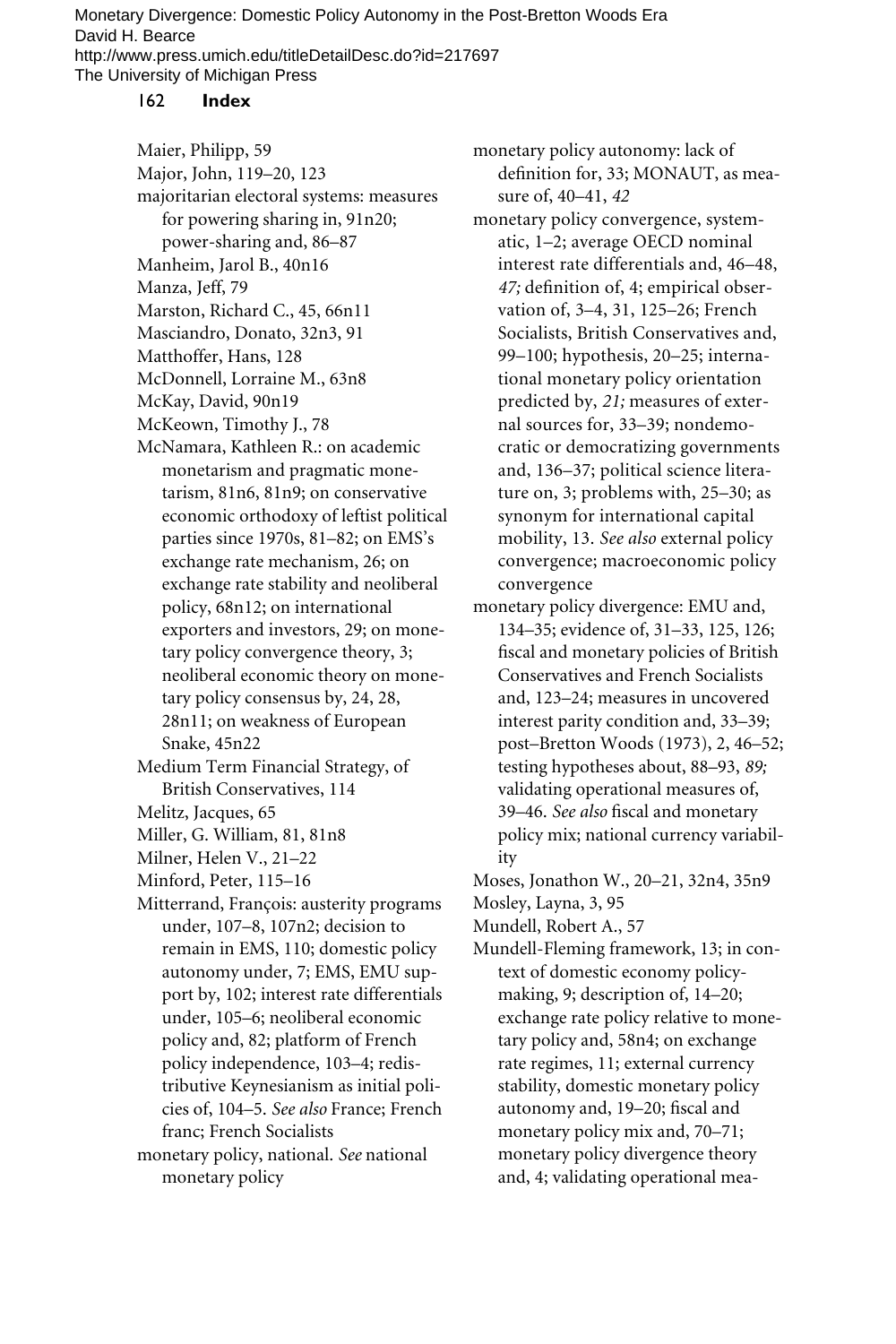sures of monetary divergence and, 40, 45–46

national currency variability: absolute interest rate differentials and, 45–46; benchmark currency as measure for, 36–37, 36n13; as de facto capital control, 77n3; EXRCV, as measure of, 40–41, 42, 90; labor pressure on fiscal and monetary policy mix and, 77; relativity to Special Drawing Right of IMF's reserve currency, 38; tradeweighted and capital-weighted measure of, 37–38. *See also* domestic monetary policy autonomy; exchange rate stability; exchange rate variability

- national monetary policy: currency variability and exchange rate instability under, 36–37; effects of OECD monetary regimes on, 66; on interest rates and inflationary expectations, 47; international capital mobility constraints on, 2; policy interest rate vs. money supply measures and, 116n4. *See also* fiscal and monetary policy mix; international monetary policy orientations
- neoliberal economic theory: EMU, Stability and Growth Pact and, 132; French Socialists' austerity programs and, 108–9; leftist and rightist governments of 1970s and 1980s and, 81–82; on monetary policy consensus, 24, 28–29; rightist governments or parties and, 96; Thatcher's application of, 113–16

new growth theory: leftist governments or parties and, 83; on state interventions in national economy, 29, 29n12

New Left policy mix: French Socialists and, 105–9, *110*

Newton, Kenneth, 90n19

New Zealand: central bank independence in, 88

Neyapti, Bilin, 91

nondemocratic governments: systematic

monetary convergence theory and, 136–37

nontradable service sector: domestic monetary policy autonomy and, 29, 29n13

North America: Western European monetary policy convergence and governments in, 28

Notermans, Ton: on inflation control as primary macroeconomic policy, 56n2

Oatley, Thomas: on British membership in ERM, 117; on choices between exchange rate stability or domestic monetary policy autonomy, 22; on Italy's domestic monetary autonomy within the EMS, 86; on monetary policy convergence theory, 3, 8n8, 24; on partisan economic goals and instruments, 94n25, 94n26

Obsteld, Maurice, 26n7

Ohmae, Kenichi, 2n3, 22

Organization for Economic Cooperation and Development (OECD) countries: average exchange rate variability, 1993–97, *39;* average nominal interest rate differential, 1973–97, *49;* exchange rate regimes of, 11; expansion of government spending relative to GDP in, 23-24; financial openness after Bretton Woods era, 42, *43;* governments outside Western European monetary regimes, 28; interest rate differentials for, 48, 48n24, 48n25; IPE scholars on inflation convergence by, 22–23n4; monetary autonomy variations, 1973-97, 50; noninflationary growth during 1990s for, 27; policy decisions since 1973 by, 6; sample for calculating monetary divergence, 40n17; testing hypotheses about policy divergence on, 89–93

Oye, Kenneth A., 127

partisan character of government in power. *See* government partisanship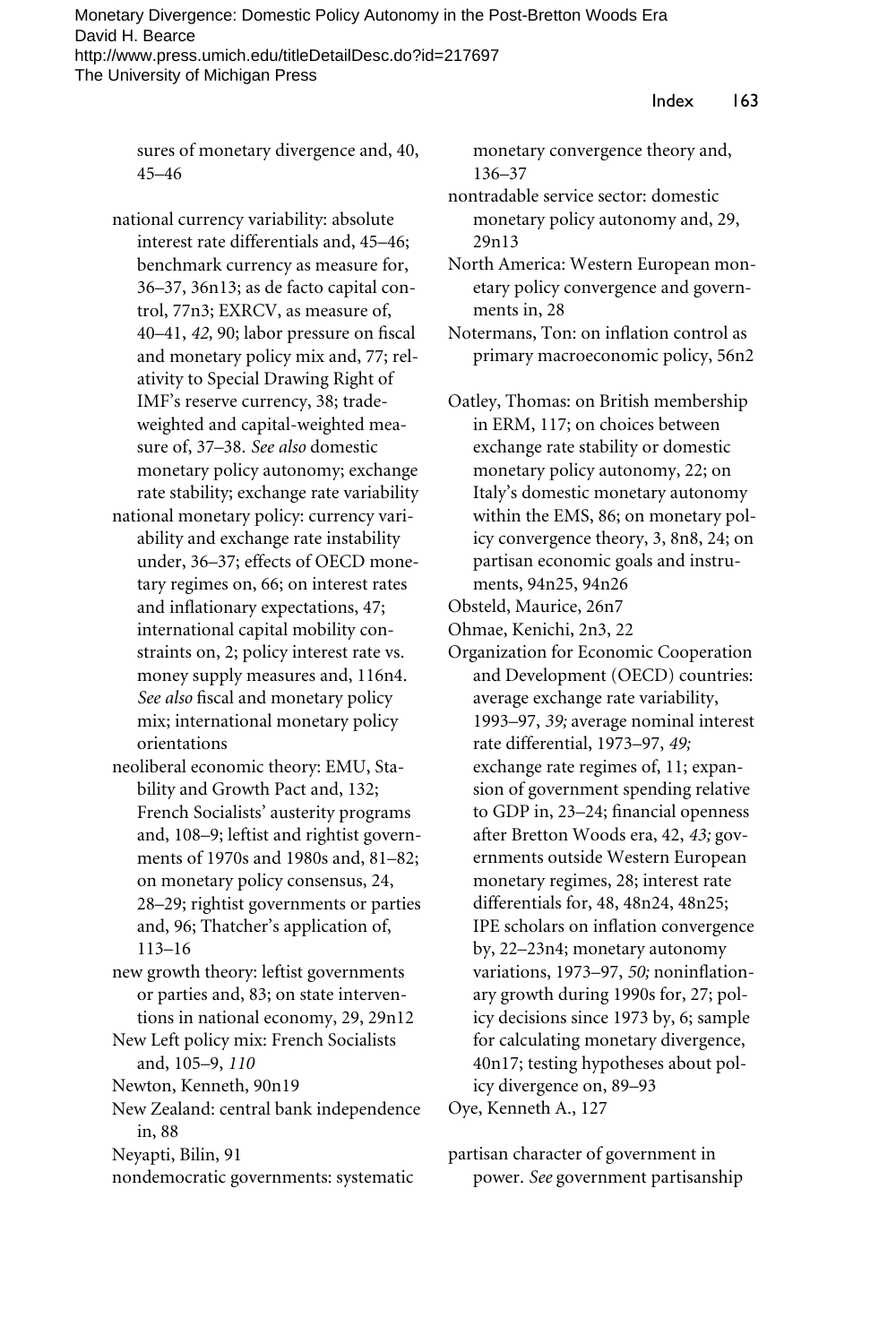# 164 **Index**

partisan economic interests: macroeconomic policy coordination and, 128 partisan policy mix divergence: French Socialists, British Conservatives and, *101;* government spending, nominal

- interest rates and, 96–97, *97*
- Pauly, Louis W., 73
- Perotti, Roberto, 29n12
- Peyrelevade, Jean, 110
- Philip, Alan Butt, 112
- Phillips curve: on employment and inflation in Great Britain (1861–1957), 57
- Pilkington, Colin, 122
- Plaza Accord (1985), 130–31
- Plaza Agreement (1985), 32n6; exchange rate instability and, 39; French role in, 111; international cooperation and, 127
- policy mix framework. See fiscal and monetary policy mix
- political parties: economic policy-making with international capital mobility and, 93–98. *See also* government partisanship; sectoral-partisan affiliations
- political power-sharing: economic policy divergence and, 74–75; measures of monetary divergence and, 90–92, *92*
- political science literature: on fiscal and monetary policy mix, 53–54; measures of monetary convergence or divergence and, 4; research waves on monetary policy convergence, 2–3, *2*
- Portugal: fiscal limits of Stability and Growth Pact and, 134n9; leftist governments of and EMU membership by, 132n6
- Posner, Alan R., 86, 86n11
- Prodi, Romano, 134
- producer groups, domestically-oriented: French Socialists and, 102
- proportional representation: high-opposition, national exchange rates and, 84–86; measures for, 91n20
- public goods: fiscal policy expansion and undersupply of, 79; undersupply of,

with reduced government spending, 68–69

- Putnam, Robert D., 127n2, 128
- Quinn, Dennis P., 1n1, 95–96; on OECD financial market openness, 35n11, 41, 48, 90
- Reagan administration: Carter administration's domestic policy autonomy and, 87n13; Plaza Accord and, 130; view of tax cut plan, 63n8

recessions, economic: rightist economic policies and, 95n27

- Reichert, Usha Nair, 41
- Reinhart, Carmen M., 25, 40n18
- Renelt, David, 58
- research questions. *See* monetary policy convergence, systematic; monetary policy divergence

Ricardo-Viner model: on partisan fiscal and monetary policy differences, 78

- Rich, Richard, 40n16
- rightist governments or parties: capital controls and, 77n3; capital interests, fiscal and monetary policy mix and, 77–78; central bank independence and, 88; domestic policy autonomy and, 79–80; EMU formation and, 132; EMU membership in 1997 and, *133;* in Europe, criticism of EMU by, 135; focus of fiscal and monetary policy mix for, 75–76, 96; government spending choices by, 7, 8; interest group pressures on external policy convergence and, 80, 80n5; literature on policy constraints for, 23; sectoralpartisan affiliations and, 78–79; traditional partisan-ideological thesis on policy goals and instruments used by, 94–95
- Ringe, Nils F., 27n8
- Rocard, Michel, 105
- Rogoff, Kenneth S., 40n18; on EMS's flexibility, 131n4; on exchange rate mechanism under Bretton Woods vs.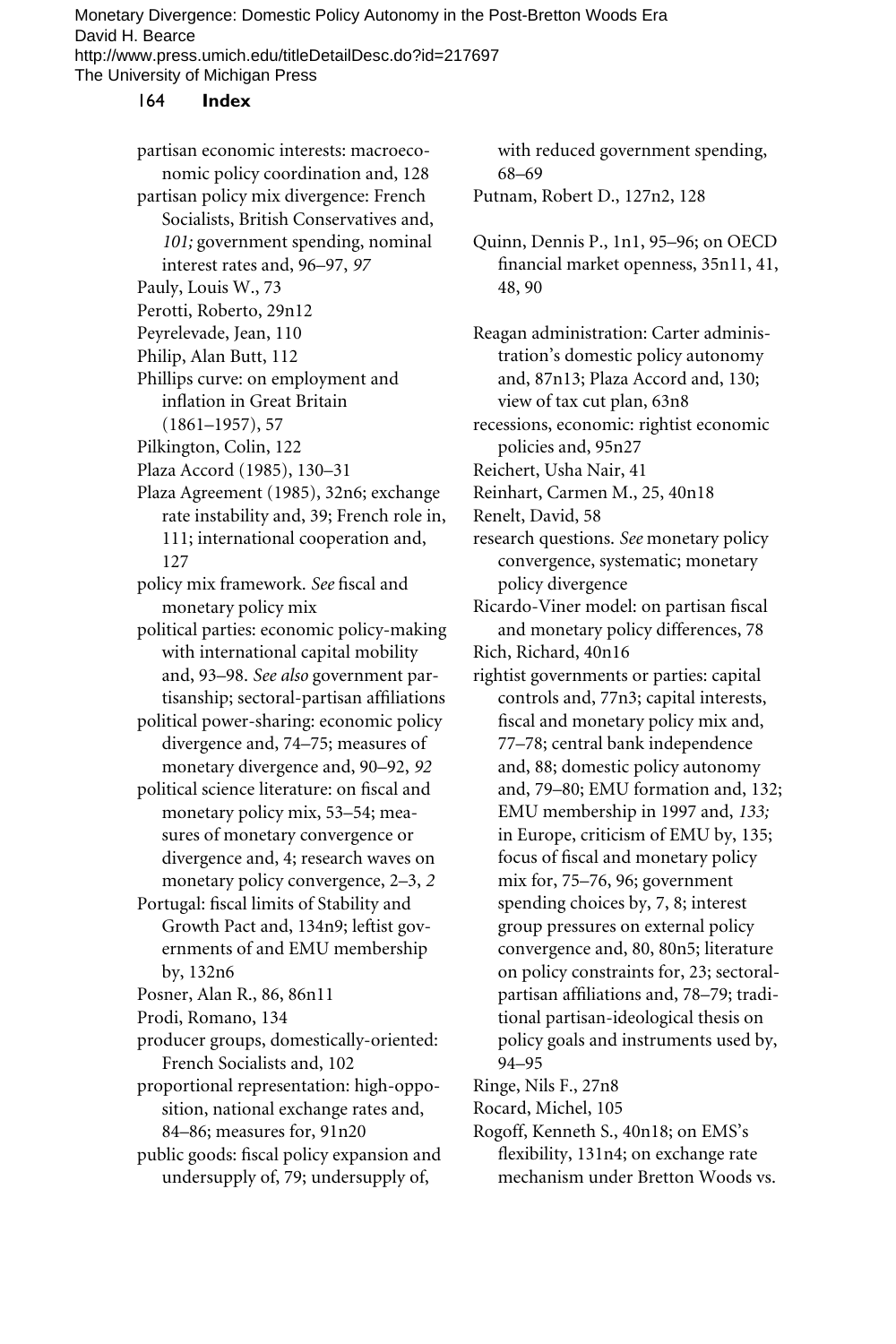EMS, 26n7; on government spending and de facto fixed exchange rates, 71n13; on Italian currency realignments of 1979–90, 32n3; on OECD monetary autonomy, 1973–97, 50n27 Romer, Paul M., 29n12 Rose, Andrew K., 33n7, 37, 40–41 Rosenthal, Howard, 95n27 Ross, George, 107n2, 111, 112 Roubini, Nouriel, 85 Rowen, Hobart, 129 Rudra, Nita, 2n5 Ruggie, John Gerard, 18 Sachs, Jeffrey, 85 Salá-I-Martin, Xavier, 29n12 Sawhill, Isabel V., 63 Scharpf, Fritz, 2n3 Scheve, Kenneth, 134 Schmidt, Helmut, 128 Schmukler, Sergio L., 25 Schroeder administration (Germany): EMU membership and, 133 Schultze, Charles, 81 Schulze, Gunther G., 76n1 Second Left, of French Socialists: fiscal and monetary policy goals of, 105 sectoral-partisan affiliations, 78–79; British Conservatives and, 112–13; British Labor Party and, 121; French Socialists and, 102–5 Seldon, Anthony, 114, 115 Serven, Luis, 25 service sector: British Labor Party and, 121; French Socialists and, 102–3 Shambaugh, Jay C., 25, 36, 53n1, 67 Shapiro, Dennis P., 95–96 Simmons, Beth A., 1n1, 56n3 Smith, Iain Duncan, 120 Smyser, W. R., 129 Social Democratic government, West Germany: Bonn summit and, 128–30 social transfers: government spending on, 64

Spain: central bank independence in, 88 Special Drawing Right (SDR): as national

currency variability measure, 38 Stability and Growth Pact (EU): budget deficits and membership in, 71, 132; exchange rate stability and, 71–72; fiscal policy controls under, 122; governments pushing fiscal limits of, 27, 134 stagflation: leftist governments need for inflation control and, 81; Phillips curve relationship and, 57–58; stagnant economies and high inflation of 1970s as, 27 statist actors: neoliberal policy ideas among, 28–29 Sterling-Folker, Jennifer, 87n13, 127, 129 Stewart, Potter, 33 Stix, Helmut, 84 Stockman, David A., 63n8 Stone, Charles F., 63 Strauch, Rolf R., 27 Sturznegger, Federico, 15n1 Summers, Lawrence H., 91 supply-side fiscal expansion: endogenous growth theory and, 83 Suzuki, Takaaki, 130 Sweden: domestic monetary policy autonomy of, 27; domestic policy autonomy under Social Democrats in, 135; exchange rate peg flexibility, 32n4; exchange rate stability and, 32 Switzerland: central bank independence in, 88 Tabellini, Guido, 32n3; measures of monetary divergence and, 91 Takenaka, Heizo, 82n10

Talani, Leila Simona, 115, 119

10–5–3 plan: Reagan's electoral mandate and, 63n8

Thatcher, Margaret, 113, 116–17, 119, 123

Thompson, Helen, 111, 113, 116, 117

Thygesen, Niels, 31–32n2, 45n22

Tinbergen's Law: on policy goals and policy instruments, 57